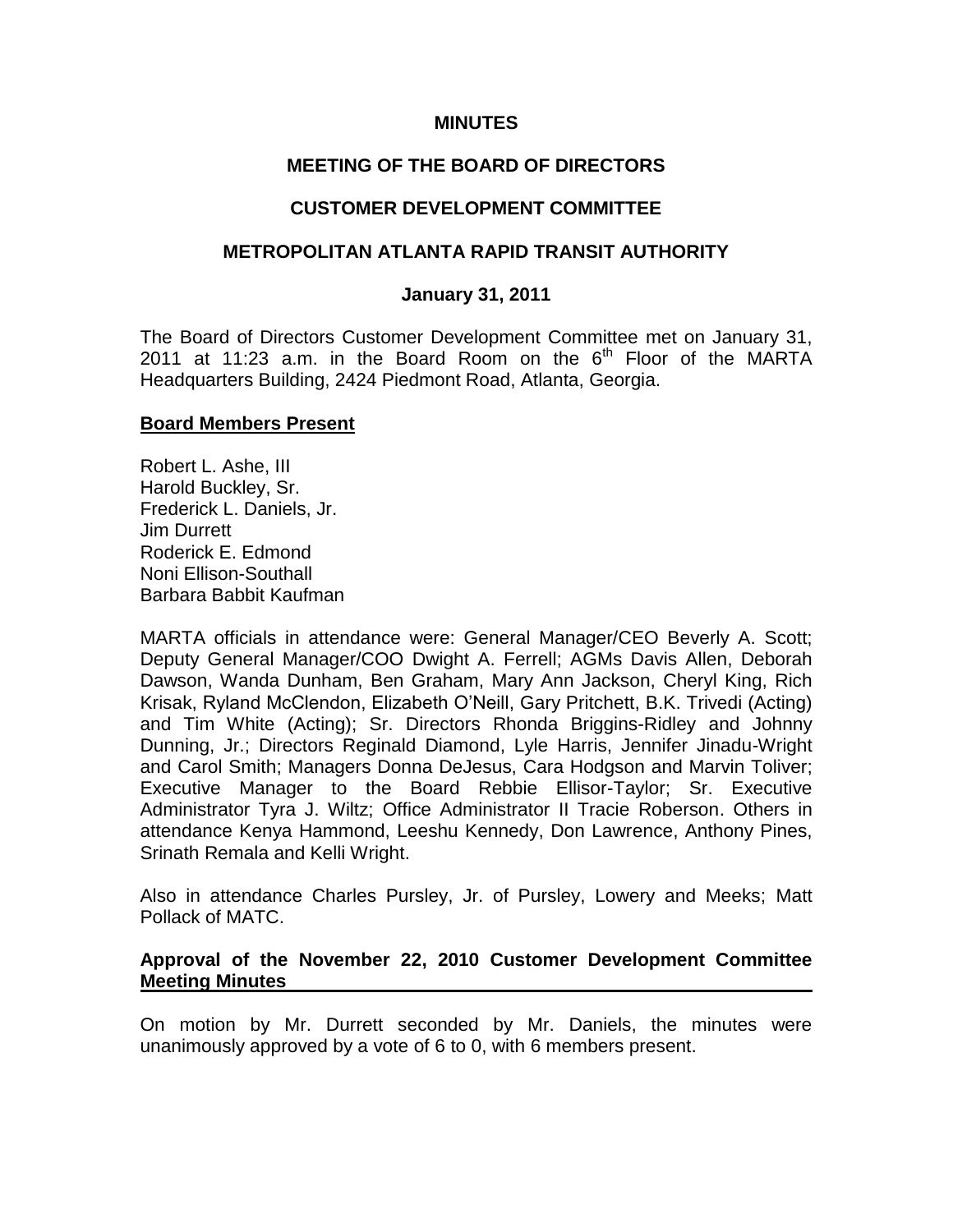# **Briefing – Public Hearing Results for the April 23, 2011 Mark-Up**

Mrs. Briggins-Ridley briefed the Committee on the Public Hearing Results for the April 23, 2011 Mark-Up.

*Proposed Service Modifications*

- Route 42 Pryor Road/McDaniel Street
	- $\circ$  Alternate weekday trips until 7:00 p.m. to restore service along Amal Drive, Bond Drive and Ashwood Avenue
- Route 56 Adamsville/Collier Heights
	- $\circ$  Alternate trips to restore weekday peak hour service to Waits Drive, Alex Drive, Alex Way and Tarragon Way
- Route 120 East Ponce de Leon Avenue/Tucker
	- o Modify route to operate from Avondale Station via E. Ponce de Leon Avenue to Tucker
- Route 121 Stone Mountain/Memorial Drive
	- o Modify service to reflect all trips operating via North Hairston Road, E. Ponce de Leon Avenue, Main Street, W. Mountain Street and Memorial Drive termination at Goldsmith Park & Ride Lot; service along Memorial Drive between North Hairston Road and Goldsmith Park & Ride Lot will continue to be provided by the Route 119
- Route 125 Clarkston/Northlake
	- o Reroute from Kensington Station to Avondale Station along North Decatur Road and Winn way to relieve congestion and improve bus movement in and around Kensington Station; service would no longer be provided along Northern Avenue between North Decatur Road and Rockbridge Road
- Route 126 Northlake/Chamblee
	- o Provide more service along the Chamblee Tucker Road to Henderson Mill Road segment and reduce the frequency of service along the Flowers Road South and Mercer Universtiy segments from alternating trips to selective trips only to reflect current service demand on weekdays only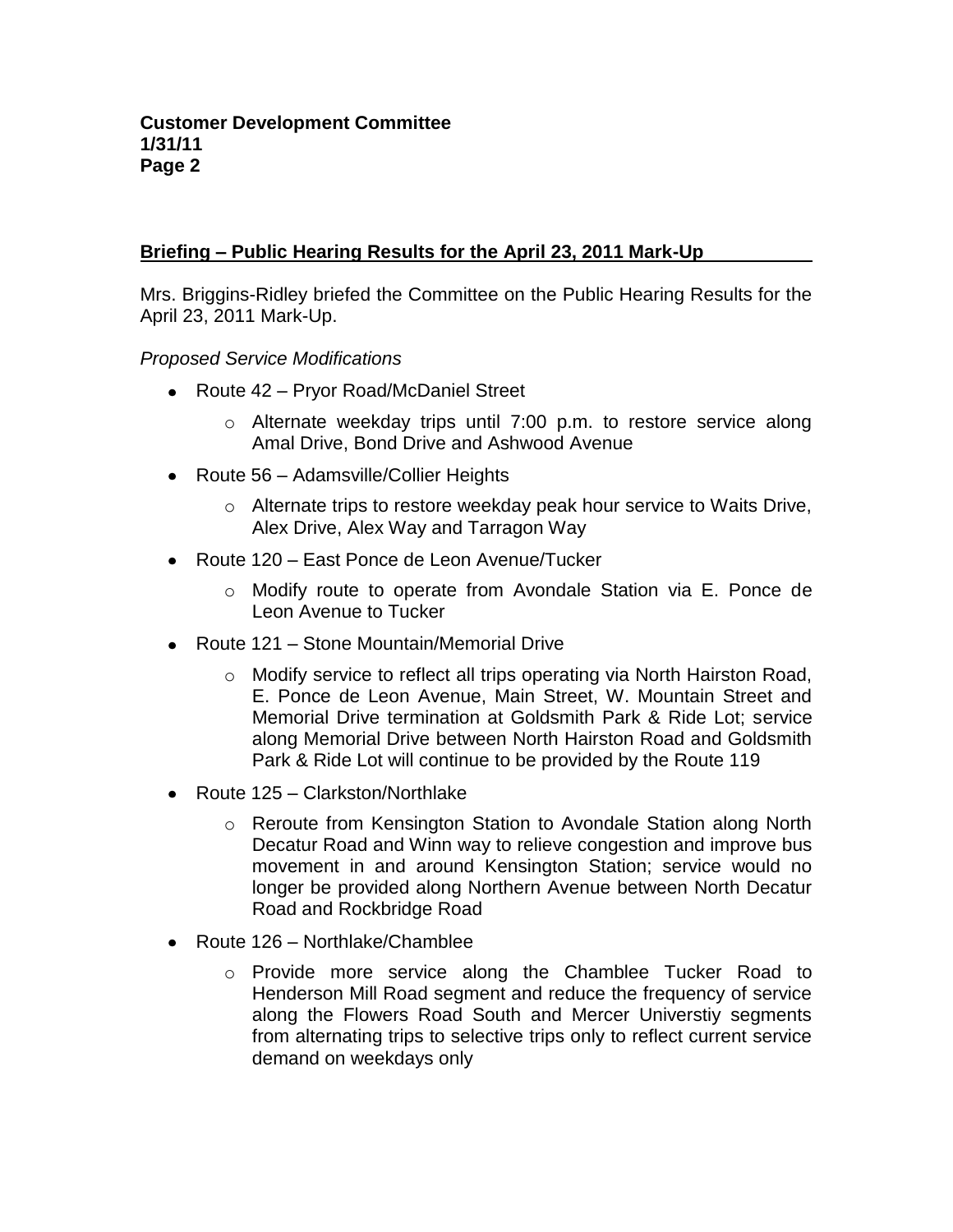### **Customer Development Committee 1/31/11 Page 3**

# *Public Hearings*

- MARTA Headquarters Atlanta, GA Monday, January 24, 2011
- Decatur Library Decatur, GA Monday, January 24, 2011

## *Advertising*

- MARTA Website
- TTN/TRN (On-Board Video)
- Signposts
- Atlanta Journal Constitution (Metro Section 2x)
- ACE III/Champion Newspaper
- Mundo Hispanico
- Crossroads Newspapers
- Social Media (Facebook and Twitter)

## *Attendance of Public Hearings*

- MARTA Headquarters
	- $\circ$  Attendance 33
	- o Speakers 15
	- o Board/Staff 15
	- $\circ$  Media 0
- Decatur Library
	- $\circ$  Attendance 17
	- $\circ$  Speakers 5
	- o Board/Staff 12
	- o Media 1

## *Comments Received*

- One email received in support of restored bus service on Route 56
- Reinstate Route 38, Roswell/E. Glenridge, to Dunwoody Station; add service along Abernathy Road by Kaiser and UPS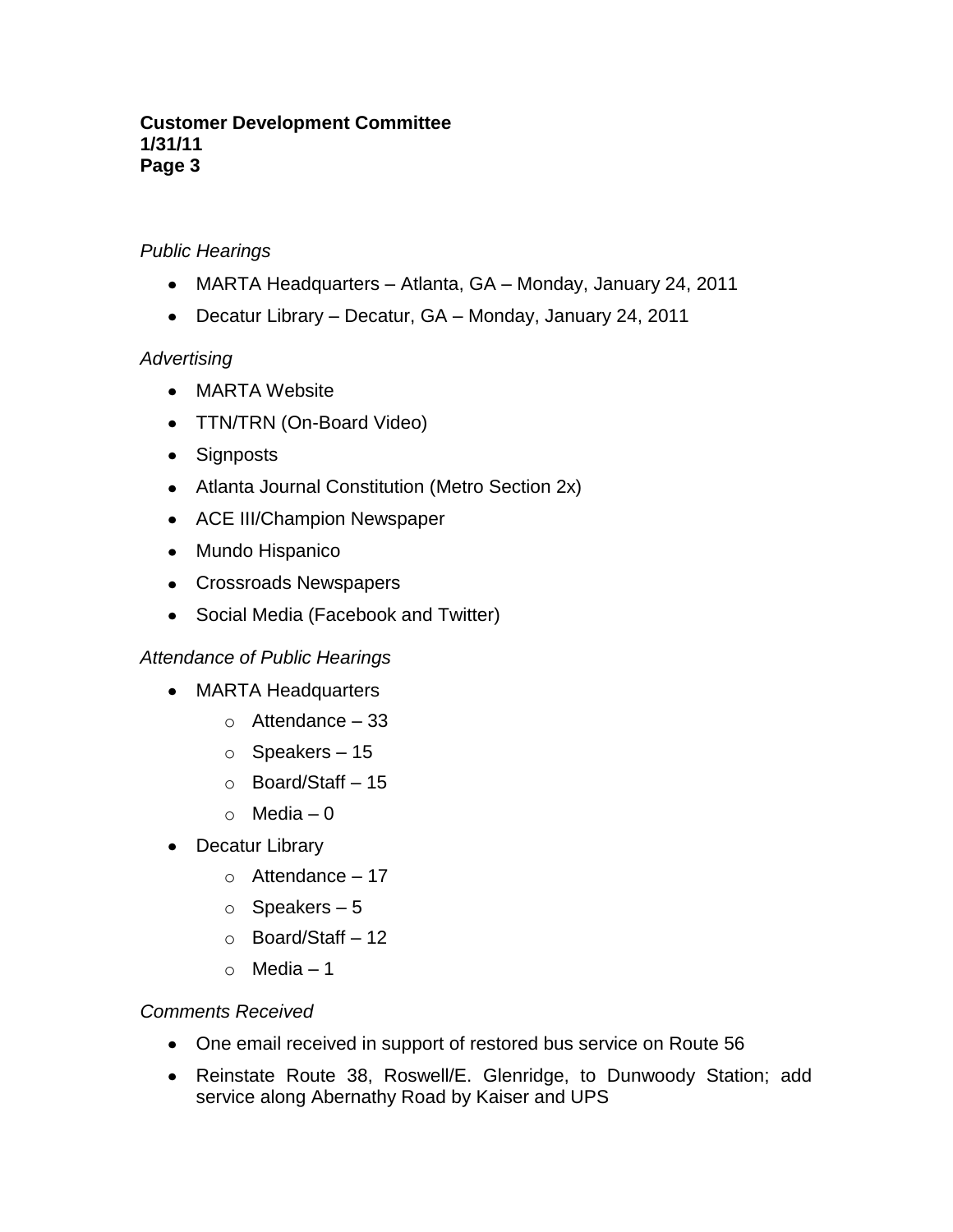- Similar route numbers are confusing (i.e., East Point Station 93/193, Kensington Station 21/121); change numbers to eliminate confusion
- No long term parking on West Line, consider Holmes to generate revenue
- Charge for parking again, consider yearly passes at a lower rate for residents within MARTA's service area and a higher rate for those outside the service area
- Earlier announcements for trains coming into the stations to allow time for patrons to get to the platform before train arrival
- Modify Route 32, consider taking bus off Ormewood Ave., it's noisy instead run on Confederate and bus would be able to turn on signal
- Several residents from Cosby Spear Senior Towers expressed concern about Routes 99, 27 and 2
	- o Need access to Ansley Mall, which consists of Publix, Kroger and other stores and services
	- o Wants more service for Cosby Spear Towers, restore Routes 2, 7 & 99
	- o Residents from North Ave. have to cross over to Ponce de Leon which is a safety issue for senior residents; would like to see Route 99 back on North Avenue
	- $\circ$  Limited mobility and unsafe in the evening
	- o Access to hospitals is challenging; walking distance is a challenge and problematic for elderly residents and those with disabilities
	- o Used Route 27 for shopping, appointments and other errands, consider reinstating; if not entirely, at least half days

Dr. Scott commented that MARTA has a lot of work to do concerning the Cosby Spear Towers. She added that staff is looking into the possibility of adding back the Braves Shuttle.

Mr. Daniels asked how the modifications process works.

Dr. Scott answered that the proposed modifications are based on information that came from Customer Service, a service evaluation team and complaints of overcrowding received from operators.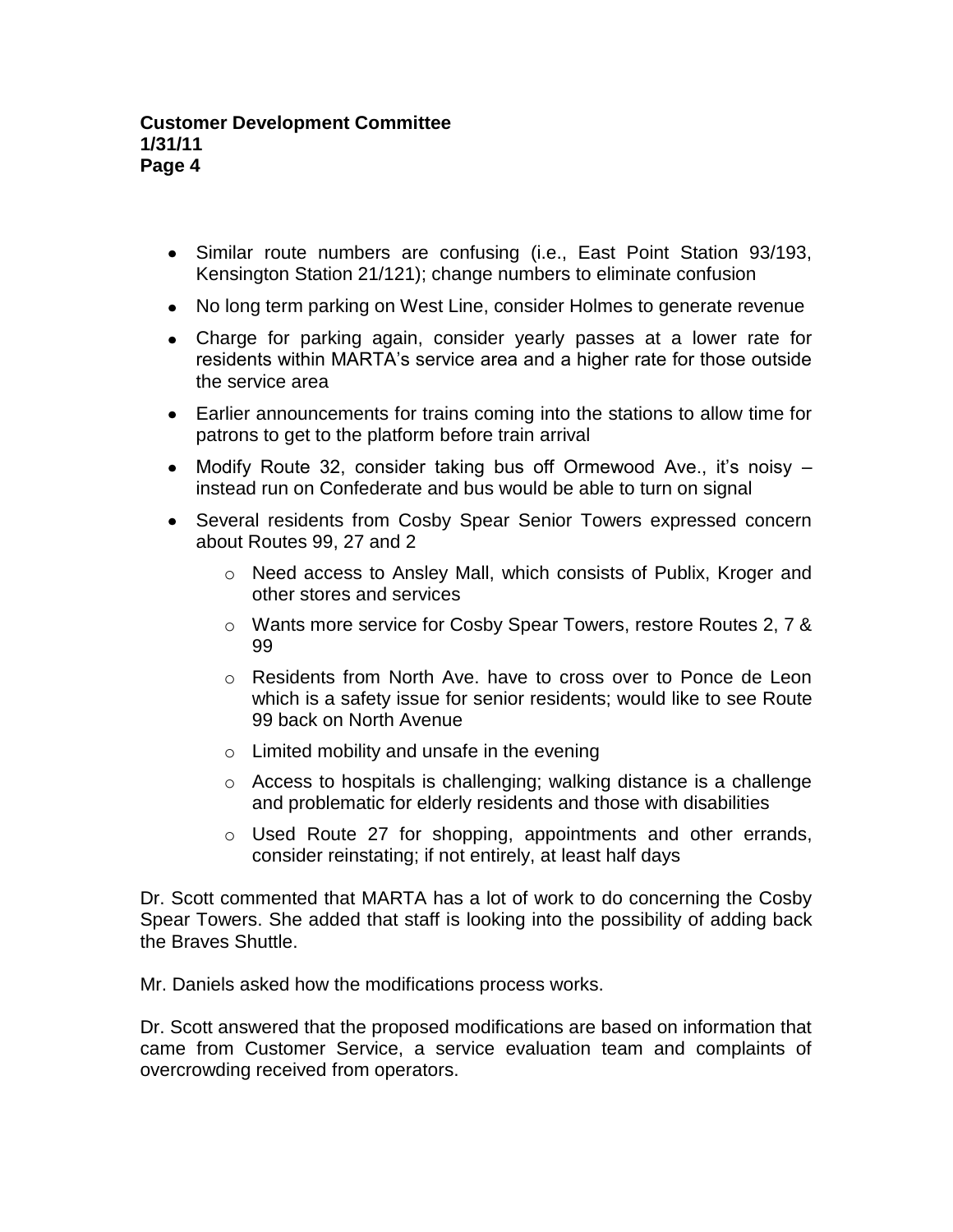Mr. Ashe asked if the Authority doesn't provide regular bus will it end up providing Mobility service.

Dr. Scott said that it is a possibility. She added that it is extremely difficult to impose differential parking fees based on residency as one public commenter suggested.

Dr. Edmond asked how MARTA responds to the comments received at Public Hearings.

Mrs. Briggins-Ridley said MARTA staff meets with large groups to address the concerns and provide responses and/or subsequent actions taken.

Mrs. McClendon added that the information will also be brought back to the Board.

## **Briefing – Legislative, HB 277 and Referendum Campaign Update**

Mrs. Briggins-Ridley briefed the Committee on the most current information as it relates to MARTA's legislative priorities and strategy.

- In Governor Deal's State of the State Address this year, he outlined the major issues that will take priority during his administration: public safety, educations, health and transportation.
	- o In the area of transportation, he stated that the State's transportation network is one of Georgia's strengths and infrastructure is key for the State to continue being economically competitive.
	- $\circ$  The twelve state roundtables and the work ahead for them was mentioned, with the hope that the state's biggest opportunity to shape transportation investment in communities is by the passing of the Transportation Referendum in 2012.
	- o The Governor's speech was very promising for the transportation industry and the future of HB 277. At the same time, the General Assembly has not evidenced any significant interest in dealing with transportation again during this session.
- The Regional Transit Committee (RTC), chaired by Atlanta Mayor Kasim Reed, has approved its regional transit governance legislation.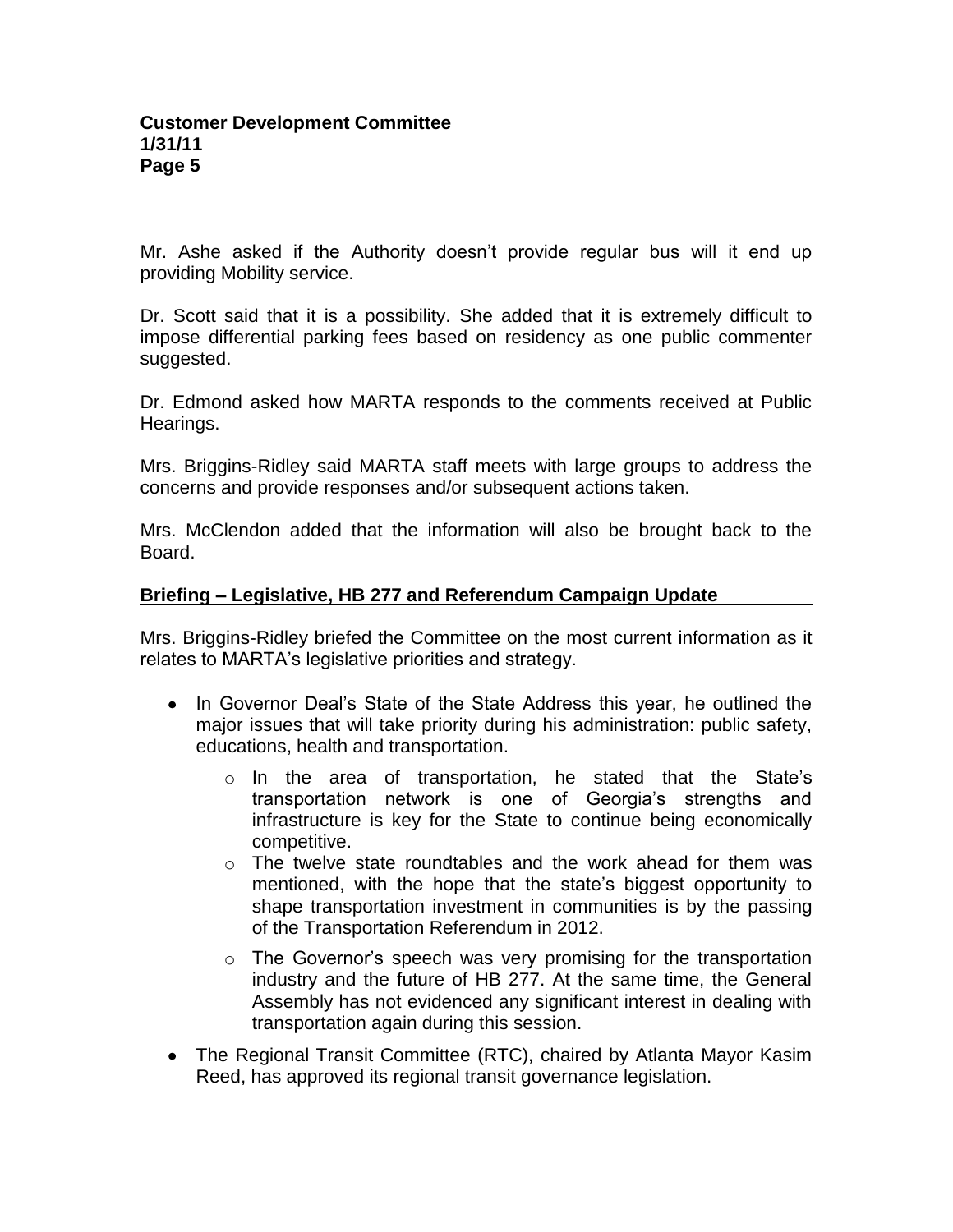- During this session, MARTA will not try to directly advance any legislative items as individual bills. Instead MARTA intends to seek strategic opportunities to insert key provisions into other legislation with broad regional support.
	- $\circ$  The key items for MARTA are: (1) permanent removal of the 50/50 restriction on MARTA's sales tax having to be divided between operations and capital, (2) permitting MARTA to provide rail contracting services and (3) making MARTA eligible to receive operations funding for the current system from the potential new sales tax.
	- o The proposed legislation being advanced by the RTC is MARTA's first attempt at this legislative strategy. The RTC understands the importance of creating a truly regional transit system before the passage of a transportation referendum to ensure successful implementation and delivery of transit projects.
	- o The third item is being advanced by Atlanta Regional Commission (ARC) and others interested in making this change for the Authority.
- Rep. Mike Jacobs (R-DeKalb) will Chair the House MARTOC Committee
	- o A Majority of the MARTOC members (all but one) represent MARTA's service area (City of Atlanta, DeKalb and Fulton Counties)
- The Transit Governance Study Commission (established through HB 277), chaired by Rep. Donna Sheldon, has produced a preliminary report on transit in the Atlanta region today and steps that should be taken to develop a framework for a region-wide governance structure

# **Briefing – Customer Service Key Performance Indicators (KPIs)**

Mrs. DeJesus briefed the Committee on Customer Service Key Performance Indicators (KPIs) for the month of November 2010.

Performance data for the Breeze Card Service Center is no longer reported because of the introduction of the Automated Breeze Card Balance Check IVR and the remaining Breeze-related inquiries not resolved by automation are handled in the Customer Service Center.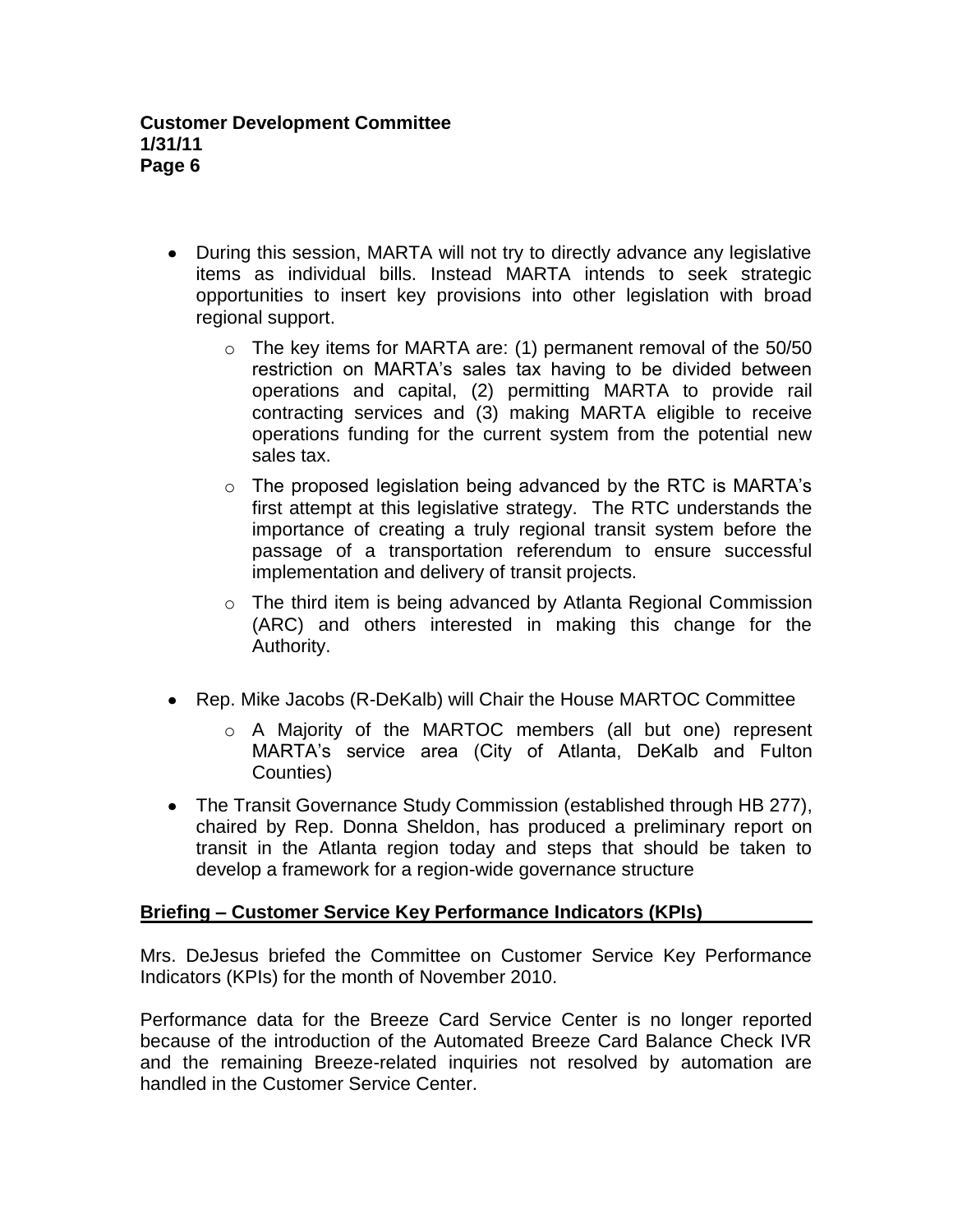#### **Customer Development Committee 1/31/11 Page 7**

The Average Customer Call Wait Time for November 2010 was 8 seconds below the FY11 target of 70 seconds. There was an increase of 36 seconds when compared with the previous month and an increase of 32 seconds when compared to November 2009. The increase is a direct result of the reduction in staff in the Customer Service Center and having to respond to Breeze-related inquires not handled by the Automated Breeze Card Balance Check IVR.

The November 2010 Customer Call Abandonment Rate was 2.76% below the FY11 target of 11%. There was an increase of 5.87% when compared with the previous month and an increase of 4.83% when compared with November 2009. This increase is also a result of the reduction in staff in the Customer Service Center and having to respond to Breeze-related inquires not handled by the Automated Breeze Card Balance Check IVR.

## **Other Matters**

Mrs. McClendon announced the following upcoming special events:

- February 2 Fulton County Jurisdictional Briefing 10:00 am County Administration Building
- February  $3 GTA$  Legislative Day  $-8:00$  am Georgia State Capitol
- February 14 Holland & Knight Briefing 12:00 pm MARTA Board Work Session – MARTA HQ
- February 15 DeKalb County Jurisdictional Briefing 9:00 am Maloof Auditorium
	- February 16 City of Atlanta Jurisdictional Briefing 10:30 am City Council Transportation Committee

**\*\*\*\*\*\*\*\*\*\***

Mrs. McClendon notified the Board that MARTA will offer Two-Day Breeze Passes to approximately 509 patrons who had registered Breeze Cards and were directly affected by cancelled bus service due to inclement weather on January 10-11, 2011.